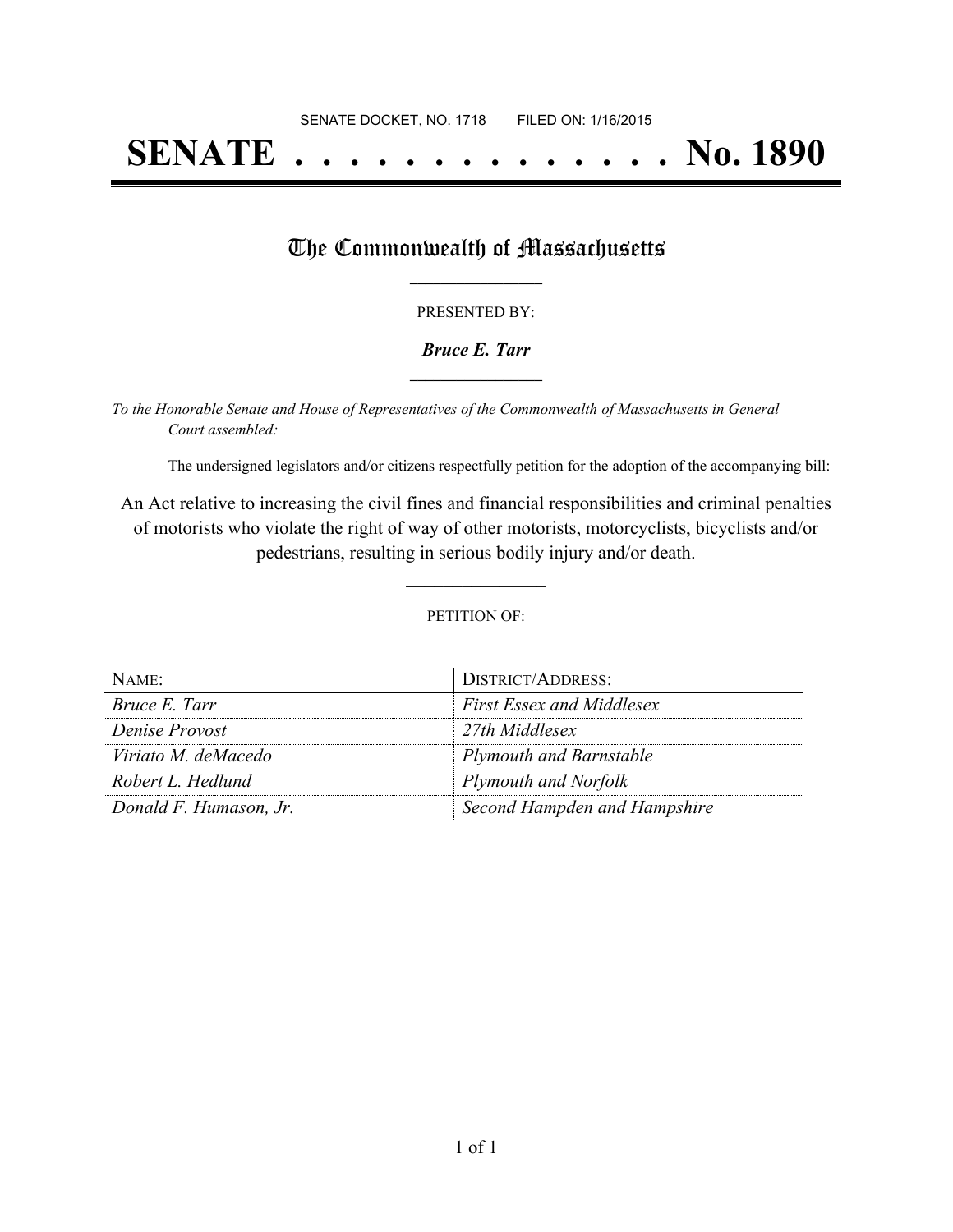#### SENATE DOCKET, NO. 1718 FILED ON: 1/16/2015

## **SENATE . . . . . . . . . . . . . . No. 1890**

By Mr. Tarr, a petition (accompanied by bill, Senate, No. 1890) of Bruce E. Tarr, Denise Provost, Viriato M. deMacedo, Robert L. Hedlund and others for legislation to increase the civil fines and penalities of motorists who violate the right of way of other motorists. Transportation.

### [SIMILAR MATTER FILED IN PREVIOUS SESSION SEE SENATE, NO. *1710* OF 2013-2014.]

### The Commonwealth of Massachusetts

**In the One Hundred and Eighty-Ninth General Court (2015-2016) \_\_\_\_\_\_\_\_\_\_\_\_\_\_\_**

**\_\_\_\_\_\_\_\_\_\_\_\_\_\_\_**

An Act relative to increasing the civil fines and financial responsibilities and criminal penalties of motorists who violate the right of way of other motorists, motorcyclists, bicyclists and/or pedestrians, resulting in serious bodily injury and/or death.

Be it enacted by the Senate and House of Representatives in General Court assembled, and by the authority *of the same, as follows:*

| $\mathbf{1}$   | SECTION 1. Section 8 of chapter 89 of the General Laws, as appearing in the 2014            |
|----------------|---------------------------------------------------------------------------------------------|
| $\overline{2}$ | Official Edition, is hereby amended by striking out, in line 31, the word "thirty-five" and |
| 3              | replacing it with the words "two hundred."                                                  |
| 4              | SECTION 2. Section 8 of said chapter 89 of the General Laws, as so appearing, is            |
| 5              | hereby further amended by adding at the end of said section the following new paragraph:-   |
| 6              | "Any person who is found guilty of or pleads guilty or nolo contendere to a violation of    |
| 7              | the provisions of this section shall be subject to the following penalties:                 |